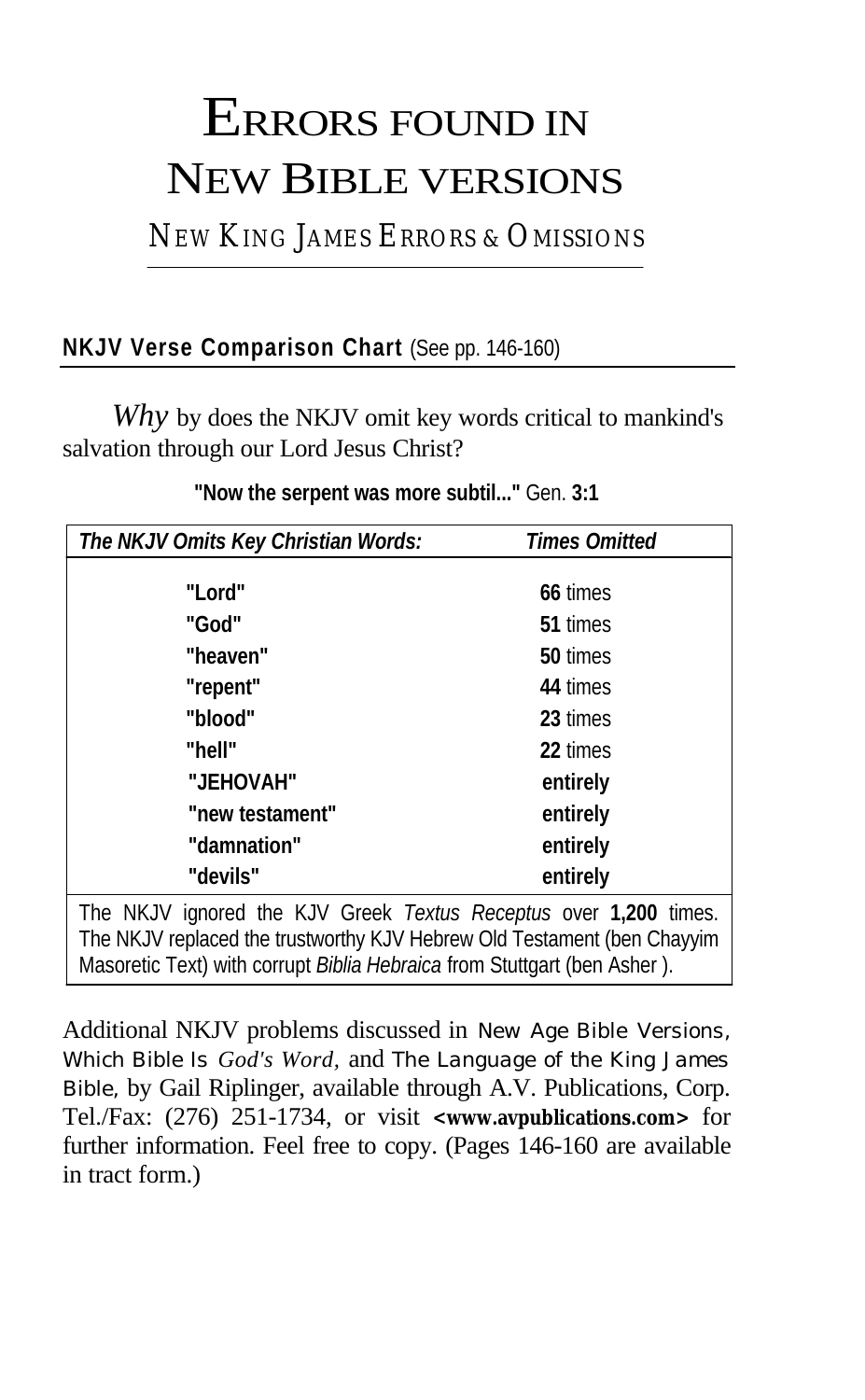| <b>How the NKJV Demotes Jesus Christ</b> |                                                                             |                                                                         |
|------------------------------------------|-----------------------------------------------------------------------------|-------------------------------------------------------------------------|
|                                          | <b>NKJV</b>                                                                 | <b>KJV</b>                                                              |
| Luke 13:8                                | Sir                                                                         | Lord                                                                    |
| Matt. 18:26                              | before him,<br>saying, Master                                               | and worshipped him,<br>saying, Lord                                     |
| Matt. 20:20                              | kneeling down                                                               | worshipping him                                                         |
| Matt. 26:64                              | right hand of<br>the Power                                                  | right hand of power                                                     |
| Gen. 22:8                                | God will provide<br>for himself the<br>lamb                                 | God will provide<br>himself a lamb                                      |
| John 8:35                                | a son                                                                       | the Son                                                                 |
| Col. 2:2                                 | the mystery of<br>God, both of the<br>Father and of<br>Christ               | the mystery of God, and<br>of the Father, and of<br>Christ (Trinity)    |
| Matt. 8:19 et al.                        | Teacher                                                                     | Master                                                                  |
| Matt 19:16                               | Good Teacher                                                                | Good Master                                                             |
| Matt. 22:16                              | Teacher                                                                     | Master                                                                  |
| Matt. 23:8                               | One is your<br>Teacher, the Christ                                          | one is your Master,<br>even Christ                                      |
| Matt 23:10                               | And do not be<br>called teachers;<br>for One is your<br>Teacher, the Christ | Neither be ye called<br>masters: for one is your<br>Master, even Christ |

#### **NKJV Verse Comparison Chart** (See pp. 146-160)



**WARNING:** The NKJV logo is the ancient symbol for the pagan trinity, not the Christian Trinity. Use of number symbols (like this 666) can be traced back to Pythagoras (582 B.C.), initiate into the Egyptian mysteries. The symbol was popularized again by satanist Aleister Crowley (circa 1900) for the Royal Arch (Lucifer) of the 3rd Degree of the York Order of Masonry. The symbol's shape is duplicated as three initiates join arms and feet, while repeating the names of the ancient pagan trinity. The NKJV's symbol can

be seen on the satanic rock group albums like Led Zeppelin, as well as on New Age best sellers like *The Aquarian Conspiracy. Remember Acts 17:29 —"we ought not to think that the Godhead is like {anything}...graven by art..."*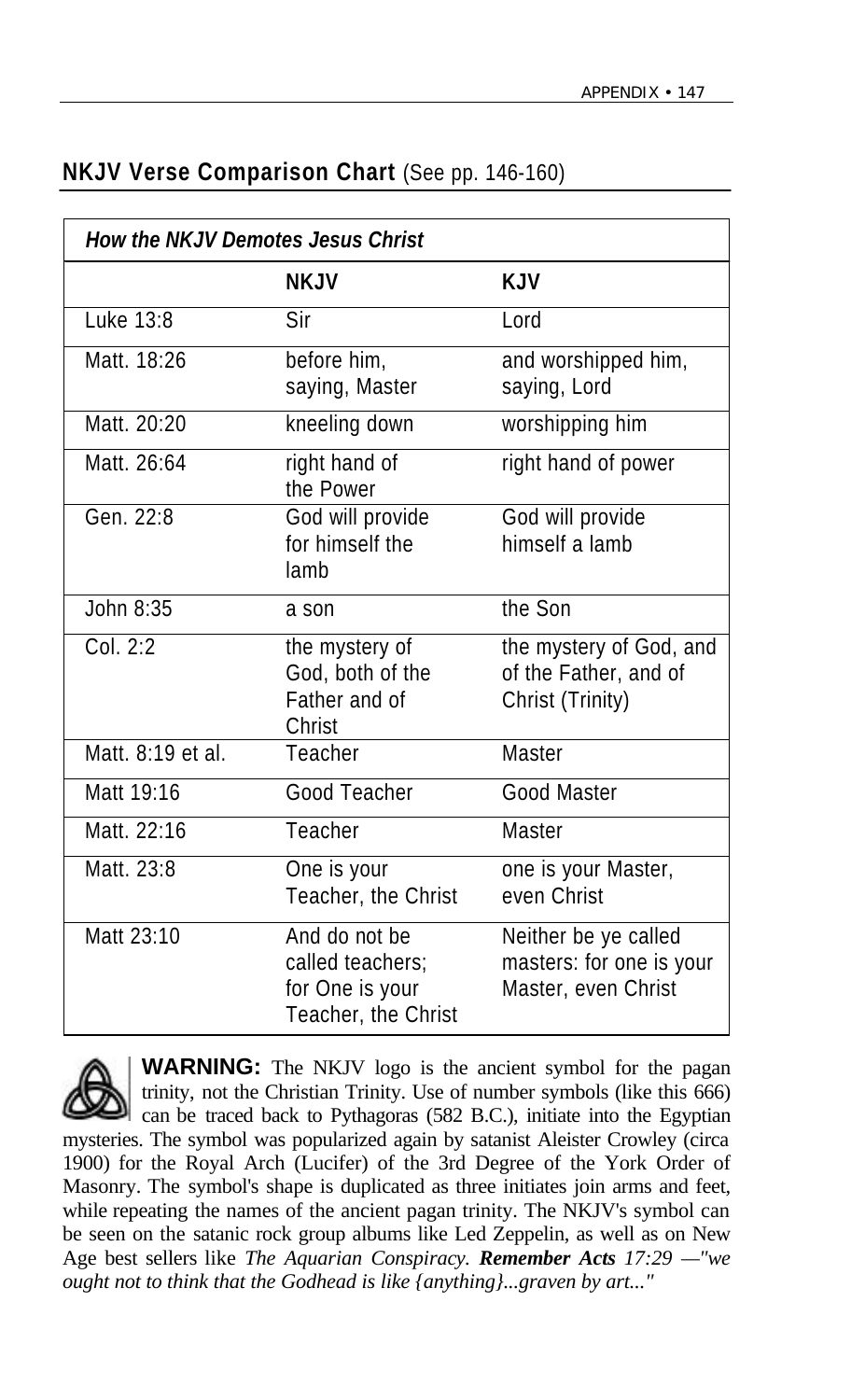| <b>Demotes Jesus Christ</b> |                                    |                                                                            |
|-----------------------------|------------------------------------|----------------------------------------------------------------------------|
|                             | <b>NKJV</b>                        | <b>KJV</b>                                                                 |
| Acts $3:13$                 | His Servant Jesus                  | his Son Jesus                                                              |
| Acts 3:26                   | His Servant Jesus                  | his Son Jesus                                                              |
| Acts $4:27$                 | holy Servant Jesus                 | holy child Jesus                                                           |
| Acts 4:30                   | holy Servant Jesus                 | holy child Jesus                                                           |
| Col. 1:15                   | the firstborn<br>over all creation | the firstborn of<br>every creature                                         |
| Mark 2:15                   | OMIT                               | Jesus                                                                      |
| Heb. $4:8$                  | Joshua                             | Jesus                                                                      |
| Acts $7:45$                 | Joshua                             | Jesus                                                                      |
| 2 Thes. 3:5                 | patience of Christ                 | patient waiting for<br>Christ (we are to be patient<br>waiting for Christ) |

### *How the NKJV Matches Jehovah Witness Version (NWT)*

| <b>Demotes the Trinity</b> |                    |                    |
|----------------------------|--------------------|--------------------|
|                            | <b>NKJV</b>        | <b>KJV</b>         |
| Acts 17:29                 | Divine Nature      | Godhead            |
| Phil. 4:20                 | our God and Father | God and our Father |
| Rev. 1:6                   | His God and Father | God and his Father |
| Col. 3:17                  | God the Father     | God and the Father |
|                            | through Him        | by him             |
| John 14:16                 | Helper             | Comforter          |
| John $14:26$               | Helper             | Comforter          |
| John 15:26                 | Helper             | Comforter          |
| John 16:7                  | Helper             | Comforter          |

continued...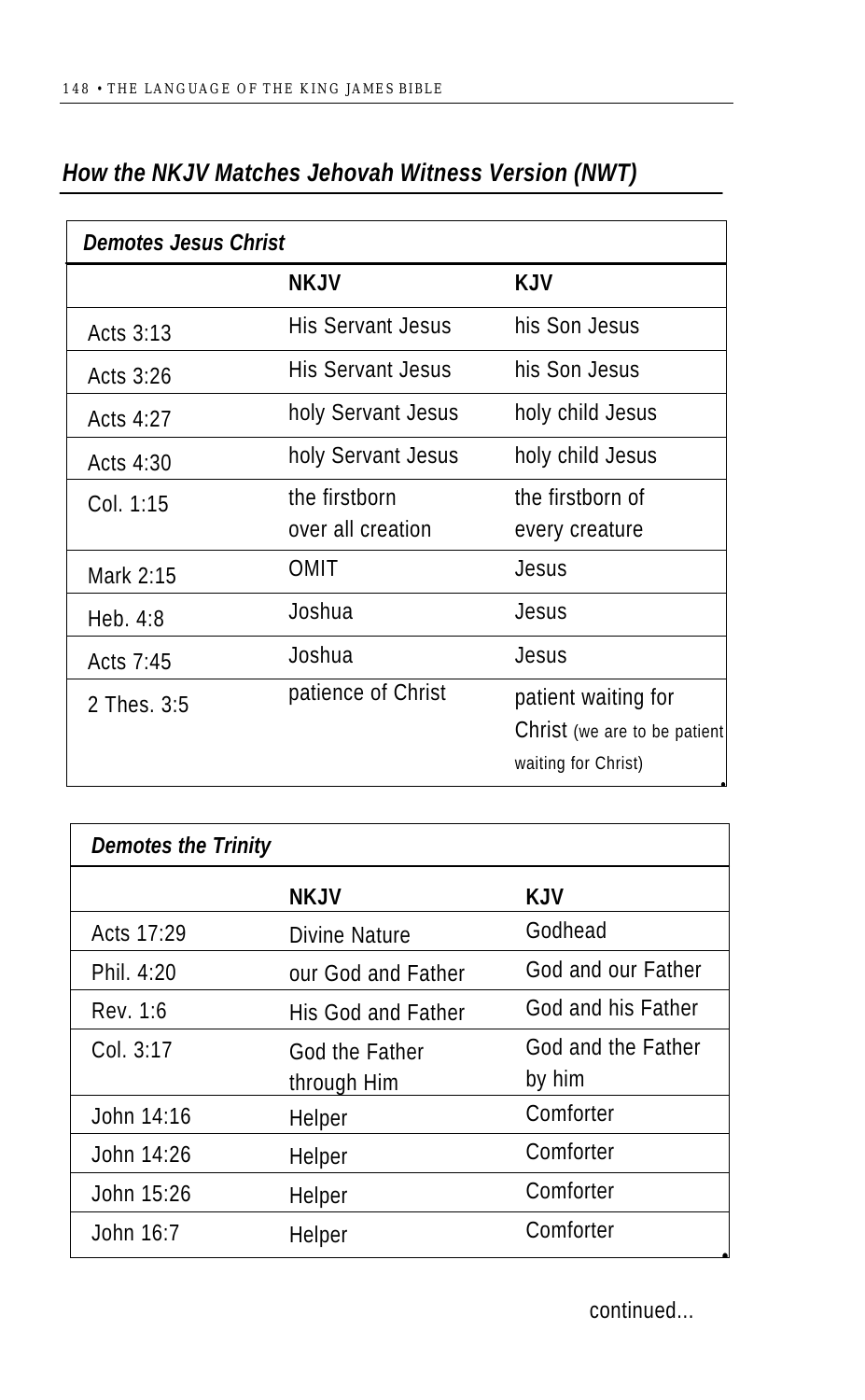### **NKJV Verse Comparison Chart** (See pp. 146-160)

#### *How the NKJV Matches Jehovah Witness Version (NWT)*

| <b>Promotes Works / Progressive Salvation</b> |                                              |                    |
|-----------------------------------------------|----------------------------------------------|--------------------|
|                                               | <b>NKJV</b>                                  | KJV                |
| 1 Cor. 11:1                                   | Imitate Christ                               | followersof Christ |
| Rom. 3:3                                      | faithfulness                                 | faith              |
| Rom. 11:30, 32                                | disobedientdisobedience not believedunbelief |                    |
| Rev. 19:8                                     | righteous acts of saints                     | righteousness of   |
| 1 Cor. $1:18$                                 | are being saved                              | are saved          |
| 2 Cor 2:15                                    | are being saved                              | are saved          |
| Eph. $2:8$                                    | have been saved                              | aresaved           |

# *How the NKJV Supports New Age Ideas:*

|                                     | NKJV                          | <b>KJV</b>                         |  |
|-------------------------------------|-------------------------------|------------------------------------|--|
| <i><b>Works Salvation</b></i>       |                               |                                    |  |
| Matt. 7:14                          | difficult is the way          | narrow is the way                  |  |
| Gal. 5:22                           | faithfulness                  | faith                              |  |
| 1. John $5:13$                      | may continue<br>to believe    | may believe                        |  |
| Eccl. $5:20$                        | God keeps him busy            | God answereth him                  |  |
| <b>Progressive Ages / Evolution</b> |                               |                                    |  |
| Matt. 12:32                         | age to come                   | world to come                      |  |
| Matt. 13:39 et al. end of the age   |                               | end of the world                   |  |
| Acts 15:18                          | from eternity                 | from the beginning<br>of the world |  |
| 1 Cor. 15:45                        | Adam became<br>a living being | Adam was made a<br>living soul     |  |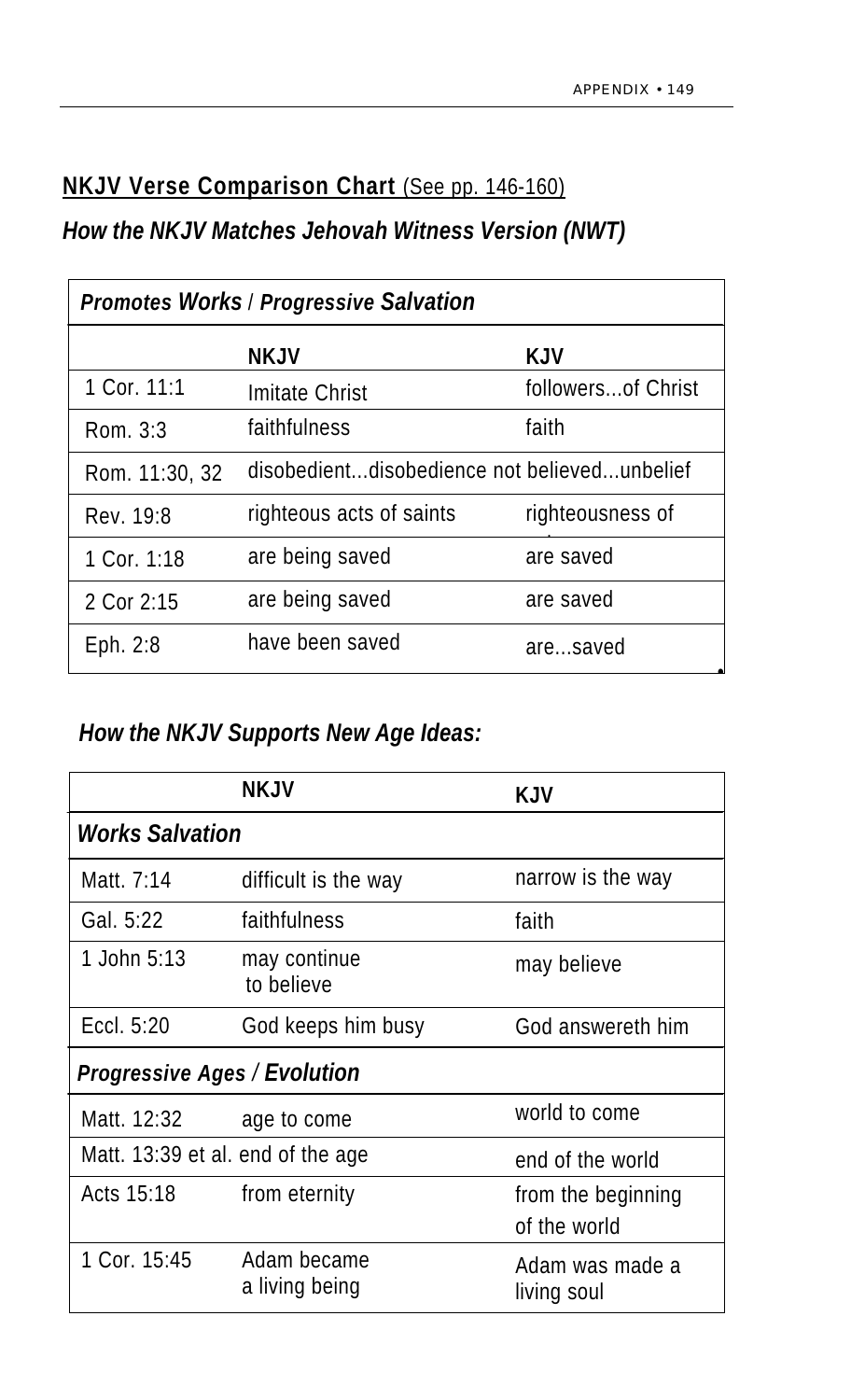## *How the NKJV Supports New Age Ideas (Continued)*

|                                 | <b>NKJV</b>                                             | KJV                                |  |
|---------------------------------|---------------------------------------------------------|------------------------------------|--|
| Pantheism, Androgyny, Gender    |                                                         |                                    |  |
| Luke 7:19, 20                   | the Coming One                                          | he that should come                |  |
| Matt. 11:3                      | the Coming One                                          | he that should come                |  |
| John 7:18 et at.                | the One                                                 | he, his                            |  |
| John 4:24                       | God is Spirit                                           | God is a Spirit                    |  |
| 2 Cor. 2:10                     | presence                                                | person                             |  |
| Gen. 2:18                       | helper comparable to him help meet for him              |                                    |  |
|                                 | Self-Esteem ("The devil made me do it.")                |                                    |  |
| Phil. 3:21                      | lowly body                                              | vile body                          |  |
| 1 John 5:19                     | whole world lies<br>under the sway of<br>the wicked one | whole world lieth<br>in wickedness |  |
| Luke 11:4                       | deliver us from<br>the evil one                         | deliver us from evil               |  |
| Matt. 5:37                      | the evil one                                            | of evil                            |  |
| 2 Cor. 1:12                     | boasting                                                | rejoicing                          |  |
| Religious Tolerance . One World |                                                         |                                    |  |
| Acts 24:14                      | sect                                                    | heresy                             |  |
| Acts 17:22                      | very religious                                          | too superstitious                  |  |
| Acts 4:25 et al.                | nations                                                 | heathen                            |  |
| Acts $8:9$                      | astonished                                              | bewitched                          |  |
| Acts 25:19                      | religion                                                | superstition                       |  |
| 2 Cor. 10:5                     | casting down<br>arguments                               | Casting down<br>imaginations       |  |
| <b>Titus 3:10</b>               | Reject a divisive man                                   | an heretickreject                  |  |